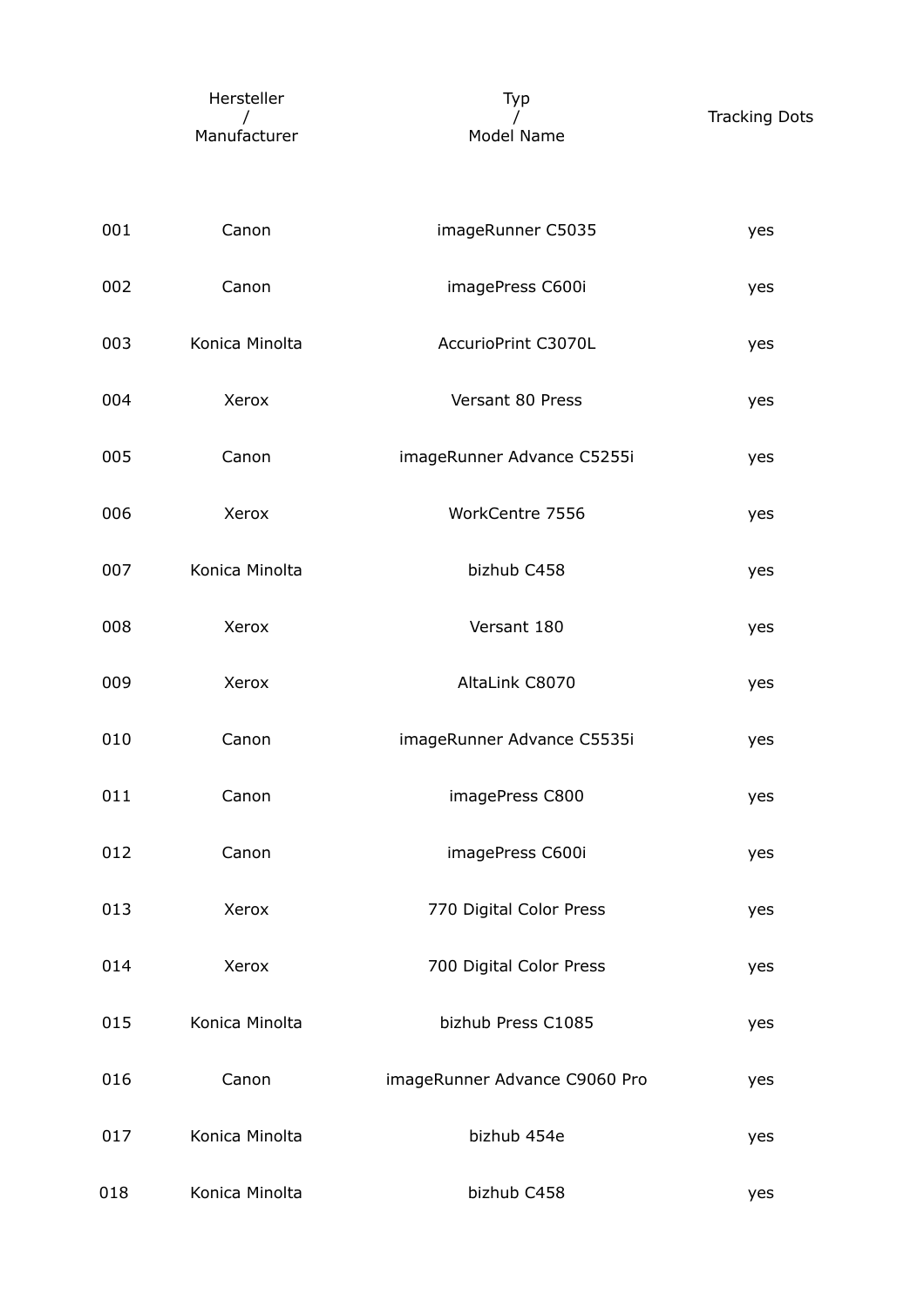| 019 | Ricoh                  | Pro C5110s                     | yes |
|-----|------------------------|--------------------------------|-----|
| 020 | Ricoh                  | Aficio MP C4502                | yes |
|     | 021 Hewlett Packard    | Color LaserJet Pro MFP M281fdw | yes |
| 022 | Xerox                  | Phaser 6510                    | yes |
| 023 | Samsung                | Xpress C410W                   | no  |
| 024 | Konica Minolta         | bizhub C368                    | yes |
| 025 | Samsung                | CLX 419 SFW                    | no  |
| 026 | Panasonic              | <b>DP-C264</b>                 | yes |
| 027 | <b>Hewlett Packard</b> | LaserJet 500 Color M551        | yes |
| 028 | Canon                  | I-SENSYS MF8080Cw              | yes |
| 029 | Xerox                  | AltaLink C8035                 | yes |
| 030 | Lexmark                | <b>XC 4140</b>                 | yes |
| 031 | Kyocera                | ECOSYS M6635cidn               | yes |
| 032 | Epson                  | AcuLaser C1100                 | yes |
| 033 | <b>Hewlett Packard</b> | Color LaserJet Pro MFP M477fdn | yes |
| 034 | <b>Hewlett Packard</b> | Color LaserJet Pro MFP M479fdn | yes |
| 035 | Ricoh                  | MP C3004                       | yes |
| 036 | <b>Brother</b>         | DCP L8400CDN                   | yes |
| 037 | Dell                   | C1765nf                        | yes |